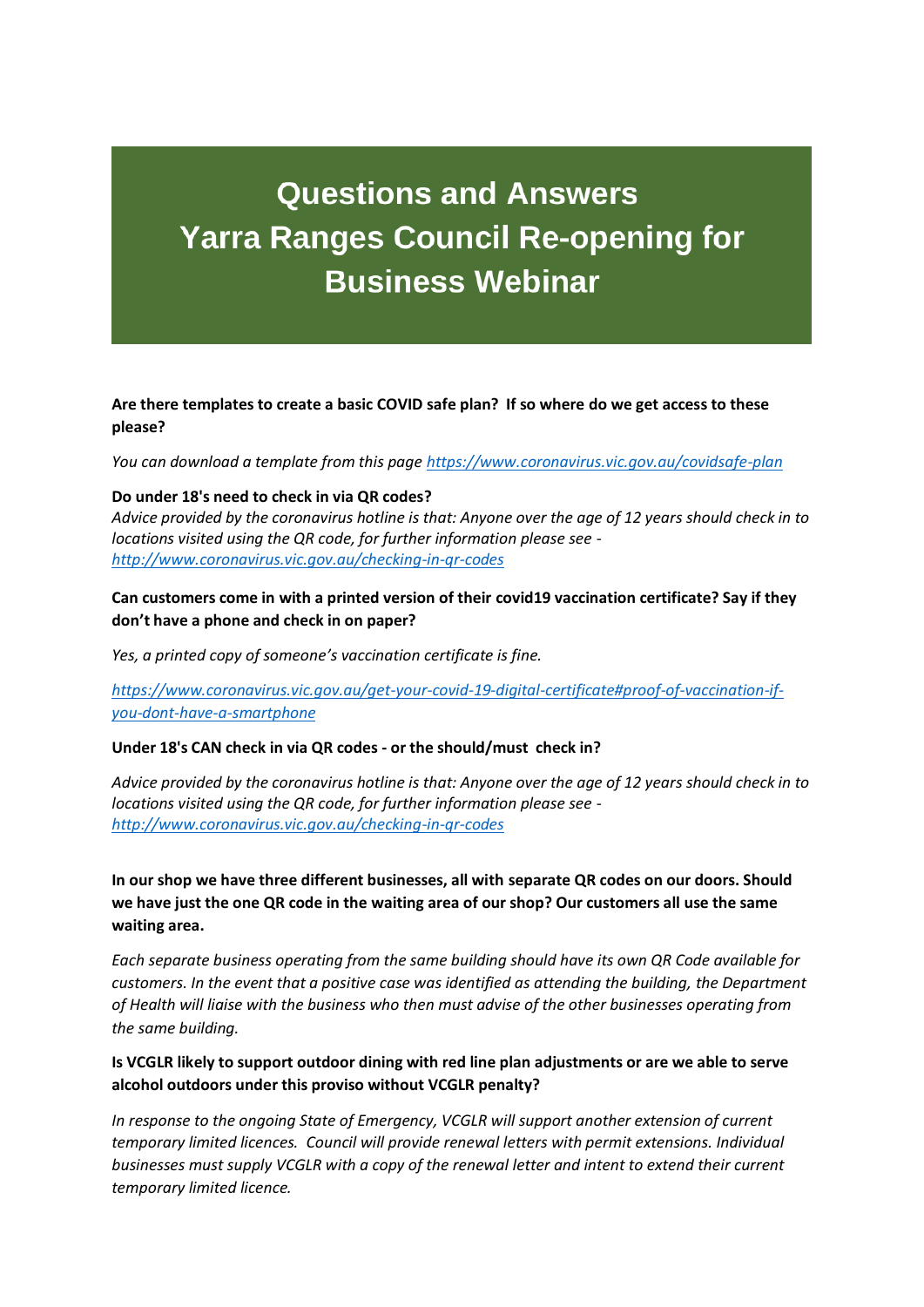# **Is footpath trading permit applicable for retail, i.e. table outside the front of the store?**

*Yes - any type of business that wishes to trade on the footpath is required to apply for the footpath trading permit. Including for signage, display tables and merchandise or outdoor dining. These permits have fees waived for the coming year. A 1.8 metre walkway is to be kept unobstructed for normal pedestrian movement along the front of the building.*

[www.yarraranges.vic.gov.au/Business-Yarra-Ranges/Start-or-grow-your-business/Business-permits](www.yarraranges.vic.gov.au/Business-Yarra-Ranges/Start-or-grow-your-business/Business-permits-and-registrations/Apply-for-a-footpath-trading-permit)[and-registrations/Apply-for-a-footpath-trading-permit](www.yarraranges.vic.gov.au/Business-Yarra-Ranges/Start-or-grow-your-business/Business-permits-and-registrations/Apply-for-a-footpath-trading-permit)

## **Will roadside trading permit fees be waived for mobile food businesses?**

*The following decisions have been made regarding Roadside Trading Permits:*

*Existing Roadside Trading Permits will be extended until 31 December 2022 (with all fees waived)* 

*Fees will continue to be charged for new Applications for Roadside Trading.* 

*Fees for Community Groups applying for Roadside Trading will be subsidised by 80% as of 1 November 2021.* 

*[For new application please refer to our website: www.yarraranges.vic.gov.au/Business-Yarra-](For%20new%20application%20please%20refer%20to%20our%20website:%20www.yarraranges.vic.gov.au/Business-Yarra-Ranges/Start-or-grow-your-business/Business-permits-and-registrations/Apply-for-a-roadside-trading-permit)[Ranges/Start-or-grow-your-business/Business-permits-and-registrations/Apply-for-a-roadside](For%20new%20application%20please%20refer%20to%20our%20website:%20www.yarraranges.vic.gov.au/Business-Yarra-Ranges/Start-or-grow-your-business/Business-permits-and-registrations/Apply-for-a-roadside-trading-permit)[trading-permit](For%20new%20application%20please%20refer%20to%20our%20website:%20www.yarraranges.vic.gov.au/Business-Yarra-Ranges/Start-or-grow-your-business/Business-permits-and-registrations/Apply-for-a-roadside-trading-permit)*

## **How do we make application for the outdoor dining grant?**

*The COVIDSafe Outdoor Activation Voucher Program will assist businesses across the state to move outdoors by supporting their investment in equipment, permits and other tools needed to offer safe retail, personal services, recreation and dining options for the Victorian public during the remainder of 2021 and beyond.*

*Applications will open soon. Keep an eye on [https://business.vic.gov.au/grants-and](https://business.vic.gov.au/grants-and-programs/covidsafe-outdoor-activation-voucher-program)[programs/covidsafe-outdoor-activation-voucher-program](https://business.vic.gov.au/grants-and-programs/covidsafe-outdoor-activation-voucher-program) and we'll share any updates vai our eNews and Yarra Ranges Business facebook page. Outdoor equipment will still need meet Council permit approval.* 

# **Will the Accommodation Health & Wellbeing and Food Act registration renewals be waivered for 2022?**

*The following decision have been made regarding Food & Health Registrations:*

*Existing Food & Health Registrations will have their 2022 renewal fees waived (except for Aged Care Facilities, Rooming Houses, Hospitals and Supermarkets)* 

*Establishment/Registration Fees will continue to be charged for all new Applications for Food & Health Registrations*

*Establishment/Registrations Fees for Community Groups applying for Food Registrations will be subsidised by 80% as of 1 November 2021.*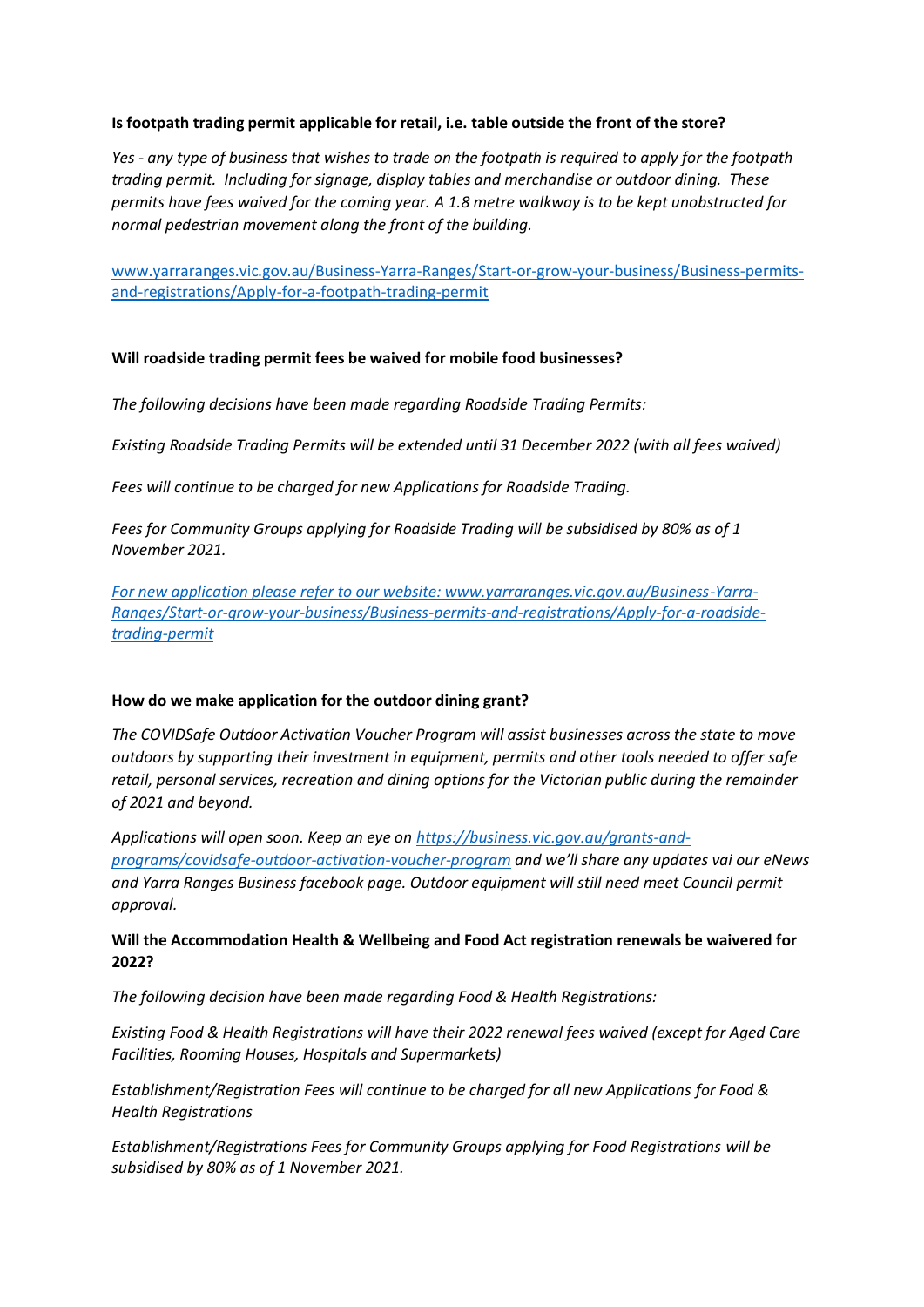#### **Will businesses have the opportunity to extend car park dining post June 2022?**

*The Car Park dining program was rolled out as a temporary measure in response to the State of Emergency. It is Council's intension to gently wind back the Temporary Car Park Dining program by 30th June 2022, of course we will monitor the State of Emergency over this period and decisions will be made on the necessity of the program in the second quarter of next year.* 

*The Place Recovery team will be coming out to visit all car park dining permit holders over the coming months to discuss each location personally. It has been acknowledged that some car park dining locations are better suited and complimentary to the appeal of the area which has positive effects for all businesses in the area, the Urban Design team will be involved in considering these location with an Urban Design Framework approach which will include parking and traffic assessments for consideration of long term installations.* 

*This strategic work will take time and will not be available for all current permit holders.* 

**If someone refuses to use the QR code to come into my studio or uses the QR code but they do not show up as being vaccinated do I have to refuse them entry and service?/**

**Are there fines for business owners if they continue to operate with unvaccinated employees? Same for allowing unvaccinated customers into a business - what are the penalties?**

*Yes, penalties may apply to businesses not complying with Public Health Order requirements.* Information in relation to penalties can be found on the Corona Virus website: <https://online.fines.vic.gov.au/News/Covid-restrictions-and-penalties-in-Victoria>

## **I contract to Parks Victoria at the redwood forest. Can I find out how VicPol plan to operate there?**

*We are unable to comment on Parks Victoria process, please contact them direct to discuss further.*

**Accommodation: Do all guests have to be double vaccinated? Are we required to view each guests vaccinating passport? With properties that offer self check-in like Air BnB, how to they ensure that these guests check-in via QR code or that they are double vaccinated? In the event of a positive case, are we required to close for 14 days?** 

As of 21 October 2021 *Accommodation: Vaccination requirements for guests - Household and up to 10 additional people (dependents included) permitted (in line with private gathering), vaccination of guests is strongly recommended however not currently mandatory. As advice is consistently being updated it is important to monitor official advice.* 

*QR codes - Check-in via the Service Victoria QR Code app is not required in these situations (although attendance must still be recorded by another means): Accommodation, except where a person is not staying overnight and is attending a shared space.* 

*Positive case - If a positive case did attend your premises, the Department of Health with conduct a risk assessment regarding the potential exposure and provide specific advice to your business regarding your requirements. For further information please see www.coronavirus.vic.gov.au/confirmed-case-workplace*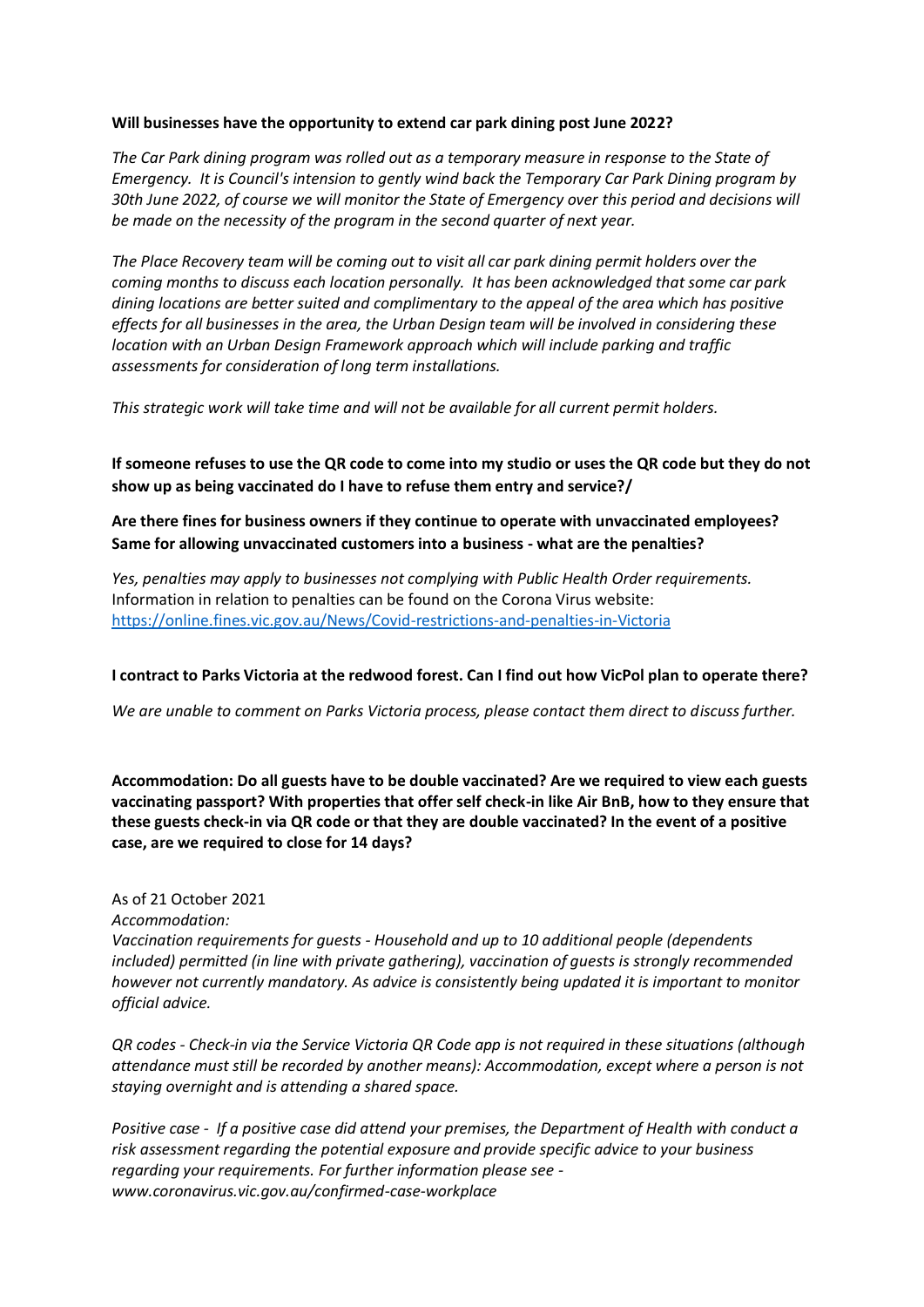## **Who is allowed in a supermarket to purchase food etc?**

*Everyone is allowed in as supermarkets are an essential service*

# **We host a site with many businesses onsite. Are we responsible for ensuring the businesses onsite are vaccinated- or is it up to the businesses?**

*It is up to individual businesses to ensure compliance to Punlic Health Order requirements.*

**I have a small home studio - I have a QR code up, and sanitiser etc, and clean between clients. But rarely at the moment have people coming to my home studio, do I still need to have a full COVID plan? Do I also need to check that clients entering my home, are double vaccinated?**

Yes, all businesses are now required to use the Victorian Government QR Code system to assist with contact tracing of both patrons and staff entering the premises. Further information about the restrictions that your business-type comes under can be found here:

<https://online.fines.vic.gov.au/News/Covid-restrictions-and-penalties-in-Victoria>

# **We run a market with lots of businesses attending, must we ensure market stallholders are vaccinated or is that up to them?**

*As the market operator this would need to be included in your COVID safe plan that all operators are required to meet the COH guidelines for retail operation*

# **Is there any indication of when un-vaxxed patrons are able to attend dine-in for cafes, restaurants etc?**

*Nothing official as of yet.* 

## **Do they need ID to match the certificate if printed?**

*It is recommended to check the name on the printed certificate again photo ID to validate the identity of the certificate holder.*

**I run a secondary school canteen, is there a number limit for inside, there is no seating. The students are already QR coded as they enter the school grounds do they need to repeat to come into the canteen?**

*Confirmation with the school and Education Department would be recommended.*

# **We have had trouble finding professional cleaning companies in Healesville, for deep cleans, do you have any suggestions?**

We encourage business owners to add their details to our Buy Local Business Directory so they can be easily found

<https://www.yarraranges.vic.gov.au/Business-Yarra-Ranges/Buy-Local-directory>

**Is there or will there be updated and clear direction of what happens if our business becomes a tier one exposure site i.e. how long do we close down for, do all staff need to isolate for 14 days. This morning this information was updated for schools. Is this expected to be changed for hospitality businesses. Hospitality businesses cannot continue to open close week on week. What is the future for this?**

*If a positive case did attend your premises, the Department of Health with conduct a risk assessment regarding the potential exposure and provide specific advice to your business regarding your*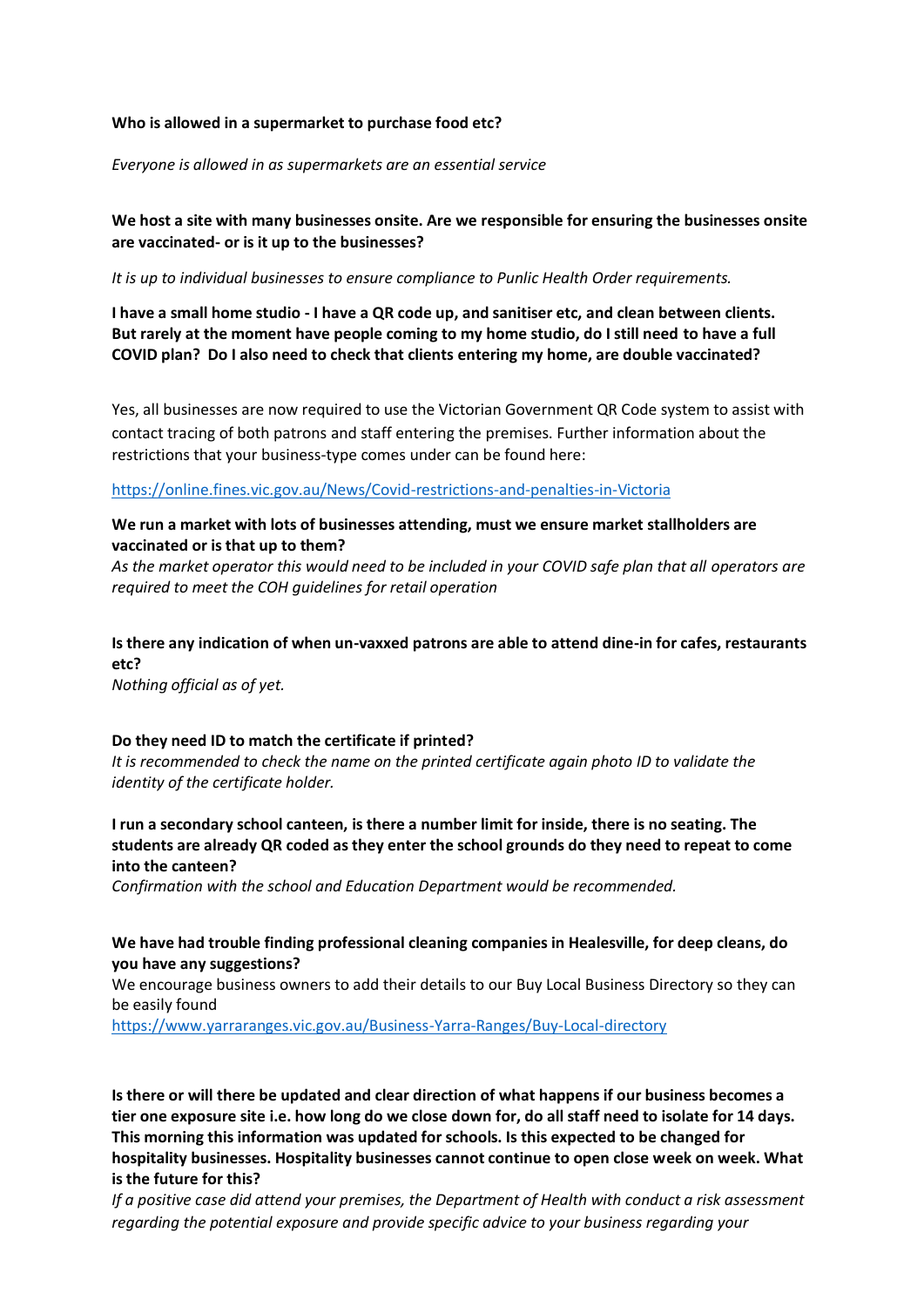# *requirements. For further information please see - [http://www.coronavirus.vic.gov.au/confirmed](http://www.coronavirus.vic.gov.au/confirmed-case-workplace)[case-workplace](http://www.coronavirus.vic.gov.au/confirmed-case-workplace)*

# **Are there any protections for business owners against patrons presenting a fraudulent vaccine status or will businesses be required to prove innocence?**

*It is advised that Businesses need to practise "due diligence."*

# **I run a retail store where we assist clients with trying products on, therefore we need to breach the 1.5 metre. Are we risking being fined?**

*Council has no enforcement powers, may be a question for Vic Pol or the coronavirus hotline (1800 675 398).*

#### **Where will 'industry specific guidelines' be uploaded ?**

*Once industry specific guidelines are available they will be located on the Coronavirus website [http://www.coronavirus.vic.gov.au/sector-guidance.](http://www.coronavirus.vic.gov.au/sector-guidance)*

## **We have an outside tourism attraction, do we need to check each visitor for vaccination status prior to entry?**

*You will need to have QR code check in available for visitors. Yes, information located in the roadmap for tours and tour transport requires persons attending to be fully vaccinated.*

**Is there an example of what the official medical exemption letter/cerificate looks like? So we know we are verifying a recognised document rather than a homemade one?** *Please refer to the information available on the coronavirus website www.coronavirus.vic.gov.au/information-workers-required-to-be-vaccinated*

# **Daniel Andrews seems to be saying this morning (Wed, 20/10), that double vax employees are the only ones that can work this Friday in Hospitality. I thought the second dose was to be in place for 26 nov. We thought staff could work with 1st dose. Trying to roster staff.**

*The advice around this has changed from initial Roadmap conditions, and requirements have been brought forward. The Victorian Government has announced that from Friday 22 October, all staff and patrons must be fully vaccinated (unless you have a medical exemption) to enter a hospitality venue.* 

*Originally the Government said that from 15 October, workers must have had their first dose of a COVID-19 vaccine or evidence of a vaccination appointment before 22 October, and must have received both doses by 26 November 2021.*

*This is no longer the case. To reiterate: all staff and patrons who are on your premises must be fully vaccinated from this Friday(22/10).*

# **Do we have to hold a register to prove we have checked the certification? i.e. if we are investigated 'post fact' and find someone wasn't compliant, how do we prove that we checked the vax status?**

*Businesses need to practice due diligence in ensuring Public Health Orders are complied with.*

**I need to have two extra staff to check and monitor this extra work required with checking in I am a small business who can't cope with this extra outgoings. What is your advice on this?**